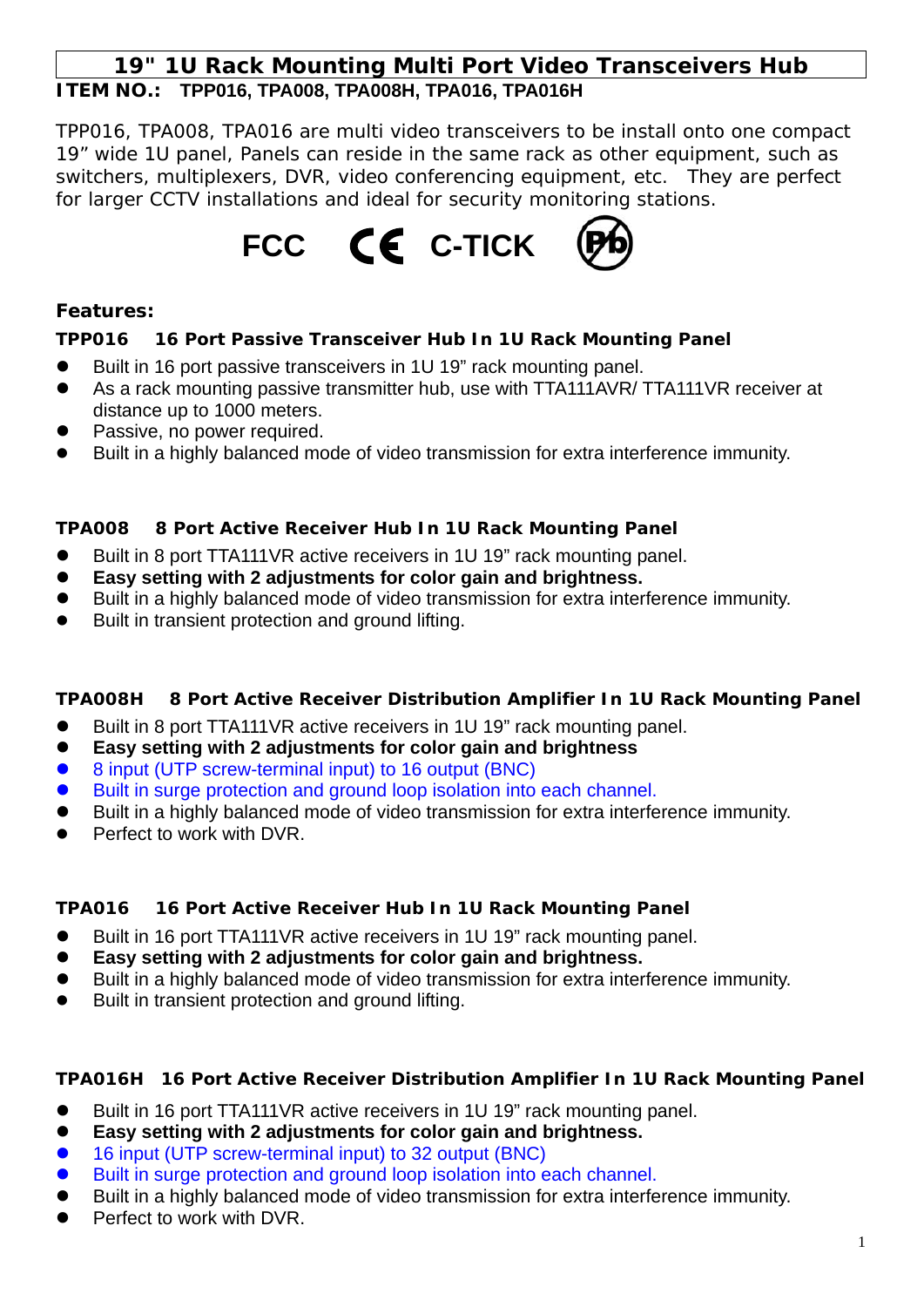# **Installation View:**

O



C

8 Port Active Receiver Hub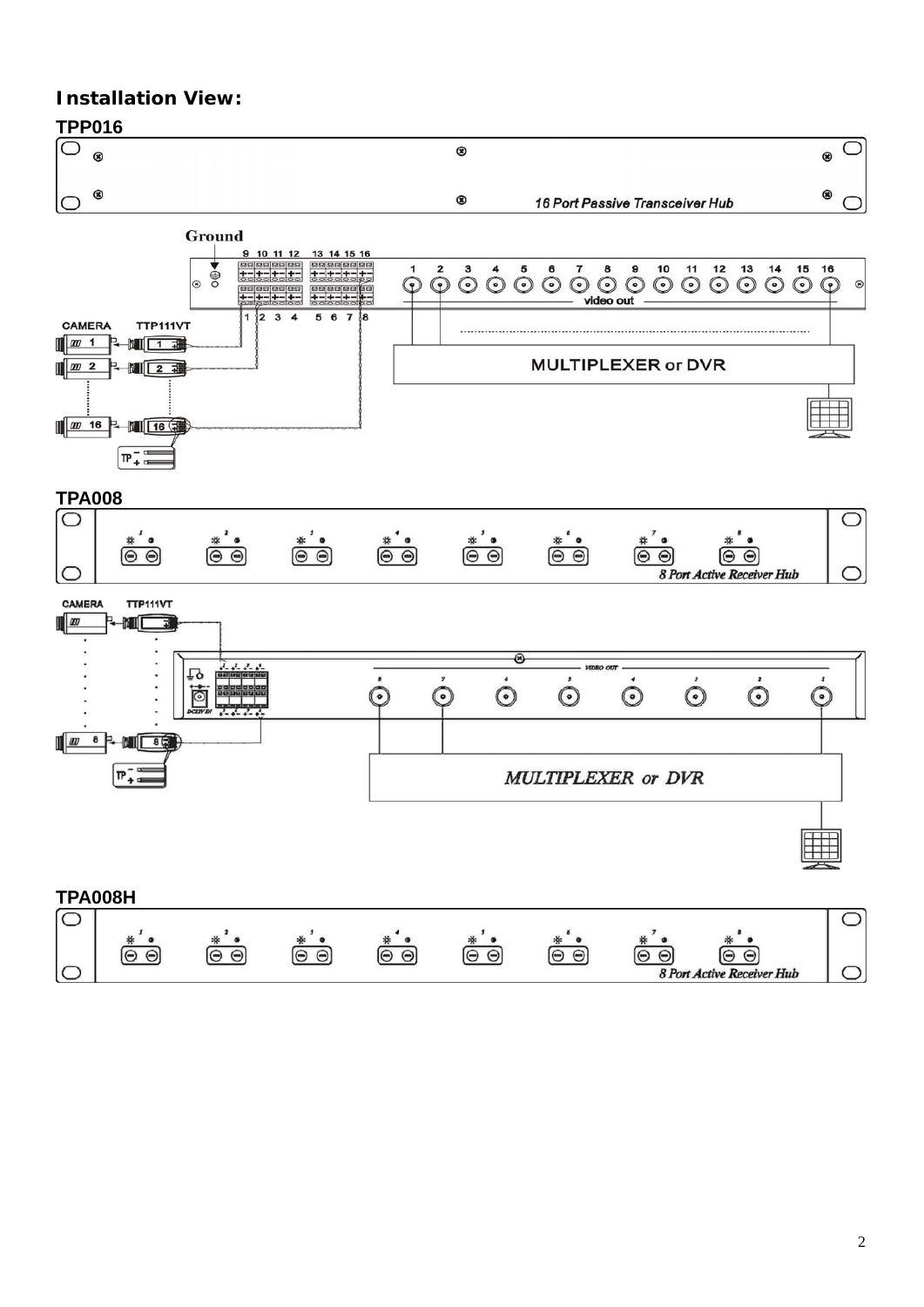

**TPA016** 





**TPA016H** 



**# Please note "**+**", "**-**" of signal and cable, if confuse them, picture would be not clear or twisted.**